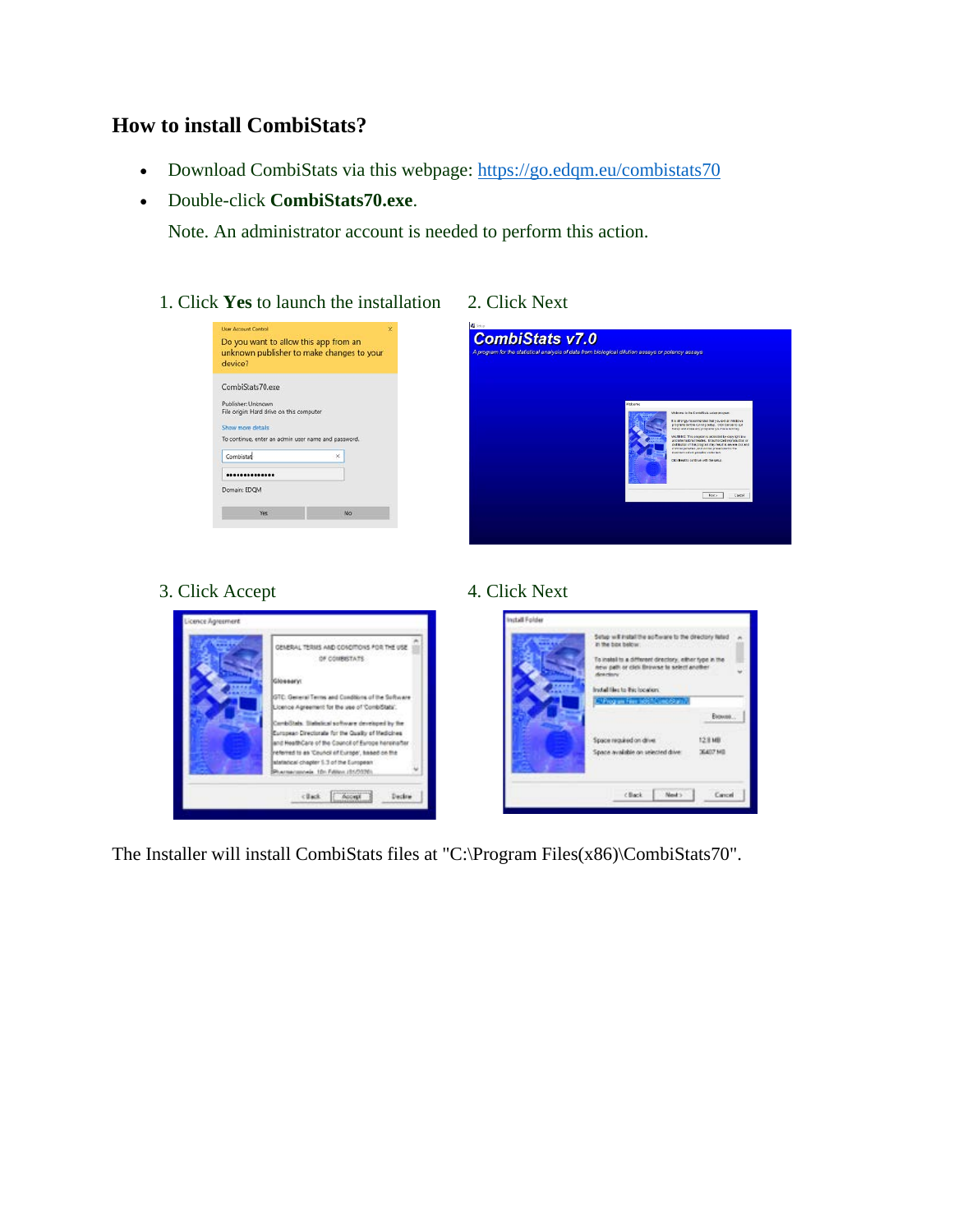



### 5. Click **Next** 6. Click **Install**



# 7. Click **Next** 8. Click **Finish**



CombiStats is now installed on your computer. Click on CombiStats (European Flag) in the Windows Start Menu to open the software.